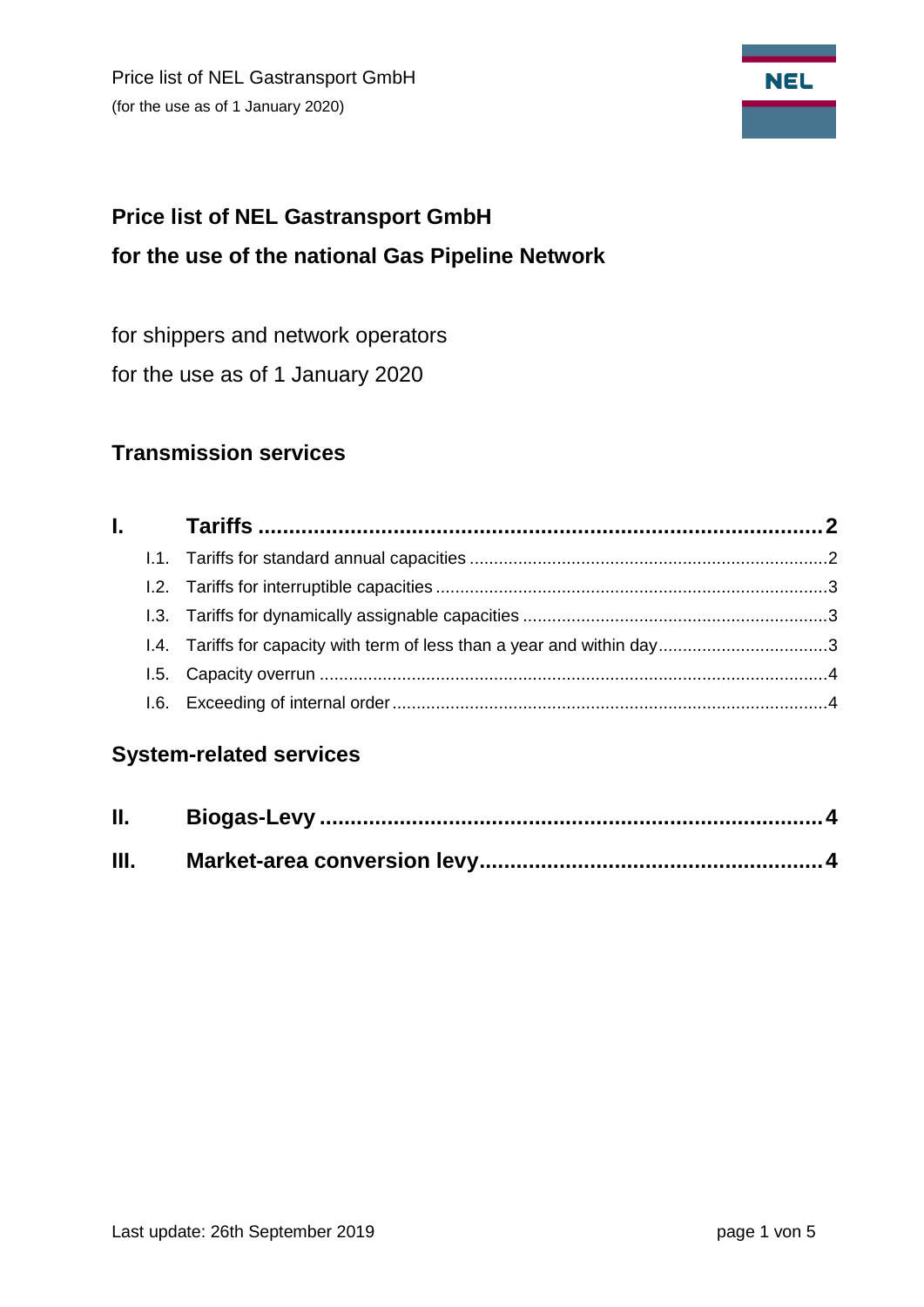Price list of NEL Gastransport GmbH (for the use as of 1 January 2020)



<span id="page-1-0"></span>The definitions of the General Terms & Conditions for Entry/Exit Contracts of NGT in the relevant version (hereinafter referred to as "GTC") shall apply.

## **I. Tariffs**

#### <span id="page-1-1"></span>**I.1. Tariffs for standard annual capacities**

The

- specific tariff for firm and free assignable Capacities in accordance with section 9 (1) lit. a, b, c, d GTC at entry and exit points with a booking period of 365 coherent days resp. 366 coherent days in a leap year and
- the tariff for the actual internal order of downstream network operators in accordance with section 18 of the "Kooperationsvereinbarung zwischen den Betreibern von in Deutschland gelegenen Gasversorgungsnetzen" in the relevant version (hereinafter referred to as "KoV")

arise from the following table:

| <b>Tariffs for Standard annual Capacities</b>                                  |                      |                       |                        |  |  |  |  |
|--------------------------------------------------------------------------------|----------------------|-----------------------|------------------------|--|--|--|--|
| (Firm and free assignable capacities with a booking period of a coherent year) |                      |                       |                        |  |  |  |  |
| <b>Grid Point</b>                                                              | <b>Grid point-ID</b> | <b>Flow Direction</b> | Tariff (EUR/(kWh/h)/a) |  |  |  |  |
| Greifswald                                                                     | 93200                | Entry                 | 3.36                   |  |  |  |  |

**NEL**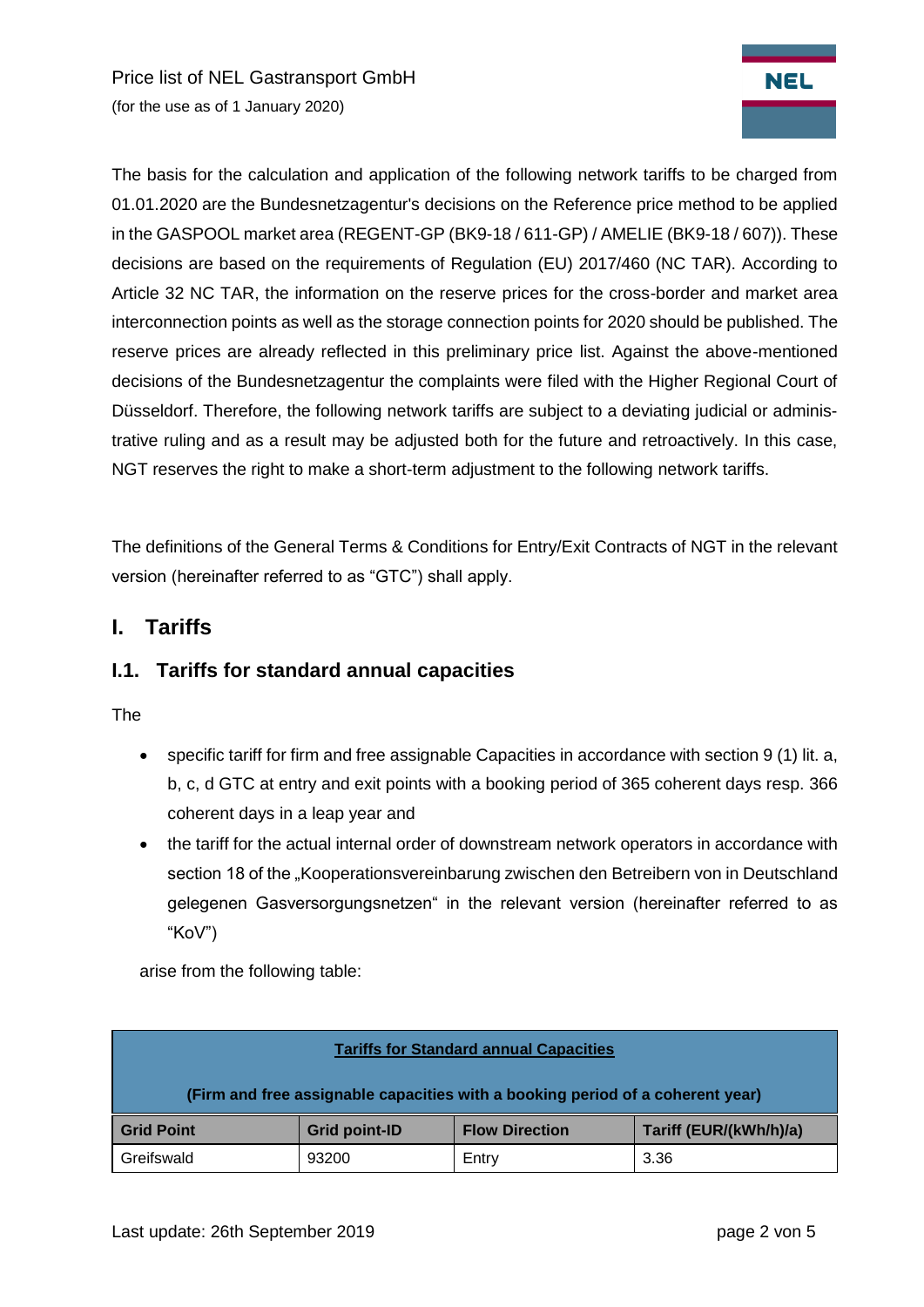(for the use as of 1 January 2020)



| <b>Grid Point</b> | <b>Grid point-ID</b> | <b>Flow Direction</b> | Tariff (EUR/(kWh/h)/a) |
|-------------------|----------------------|-----------------------|------------------------|
| Greifswald IKG    | 92070                | Exit                  | 3.36                   |
| Boizenburg        | 93DRA                | Exit                  | 3.36                   |

Additional to the tariffs at some grid points the specific biogas levy in accordance with section II and the market area conversion levy in accordance with section III will be charged.

## <span id="page-2-0"></span>**I.2. Tariffs for interruptible capacities**

The tariff for interruptible capacities in accordance with section 9 (1) GTC amounts to 90% of the tariff for firm capacity as per section I.1. This does also apply for interruptible internal order in accordance with section 11 (8) KoV.

#### <span id="page-2-1"></span>**I.3. Tariffs for dynamically assignable capacities**

The tariff for dynamically assignable capacities in accordance with section 1 of the supplementary Terms & Conditions of NGT (Appendix GTC 2) amounts to 100% of the tariff for firm capacity as per section I.1. Dynamically assignable capacities will be published separately.

## <span id="page-2-2"></span>**I.4. Tariffs for capacity with term of less than a year and within day**

The tariff for firm and free assignable capacities in accordance with section I.1 – I.3 with terms of less than year derives from the multiplication of the tariffs for standard annual capacities as per

section I.1 – I.3 with a proportional volume of 365  $\frac{1}{\sqrt{2}}$  for every booked day resp. 366  $\frac{1}{\sqrt{2}}$  for every

booked day in a leap year.

The network tariff for intraday capacities is calculated by the multiplication of the network tariffs for standard annual capacities pursuant to sub item 1.I.1. and 1.I.2. with a proportional volume of 1/8.760 for every booked hour or 1/8.784 for every booked hour in a leap year.

The proportional value, as resulting pursuant to sentence 1 and 2, must be multiplied in accordance with the guidelines of the Bundesnetzagentur decisions MARGIT (BK9-18/612) und BEATE 2.0 (BK9-18/608) with the following multipliers, depending on the run-time of the booked capacity:

| <b>Run-time in days</b> | <b>Product classification under BEATE 2.0</b> | <b>Multiplier</b> |
|-------------------------|-----------------------------------------------|-------------------|
| $0$ to 1                | within day product                            | 2.0               |
| 1 to 27                 | daily product                                 | 1.4               |
| 28 to 89                | monthly product                               | 1.25              |
| 90 to 364               | quarterly product                             | 1.1               |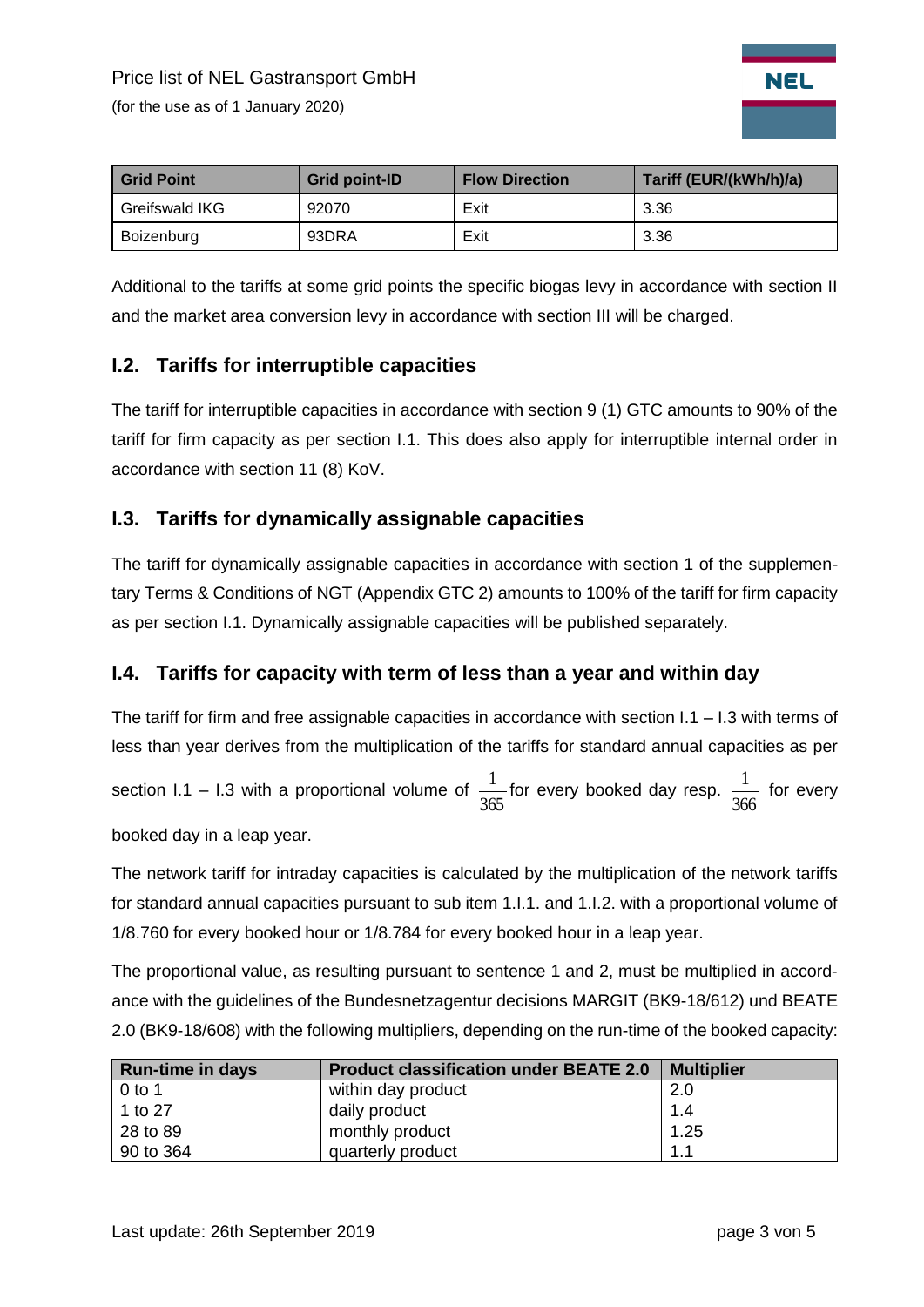

The tariff for interruptible internal orders, especially in case of adjustments in accordance with section 15 KoV, is calculated in the same way as described above.

#### <span id="page-3-0"></span>**I.5. Capacity overrun**

If a customer exceeds the ordered capacity in an hour of a day, a contractual penalty in accordance with. Section 30 (4) of the GTC will be charged. This contractual penalty amounts to the fourfold of the regular tariff for the respective day at the affected grid point, as it is shown in this price list.

#### <span id="page-3-1"></span>**I.6. Exceeding of internal order**

If a network operator exceeds the ordered capacity in an hour of a day, the exceeding will be charged in accordance with section 18 section (6) KoV. The provisions as per section 18 (7) KoV remain unaffected. This contractual penalty in accordance with section 18 (7) amounts to the fourfold of the regular tariff for the respective day at the affected grid point, as it is shown in this price list.

# <span id="page-3-2"></span>**II. Biogas-Levy**

The specific biogas levy to be paid in addition to the tariffs amounts to 0.6350 EUR/(kWh/h)/a in 2020. It will be charged at all exit points with exception of interconnection and storage points.

## <span id="page-3-3"></span>**III. Market-area conversion levy**

The specific market area conversion levy in Germany, to be paid in addition to the tariffs, amounts to 0.5790 EUR/(kWh/h)/a in 2020. From 1<sup>st</sup> January 2020 it will be charged at all exit points with exception of interconnection and storage points.